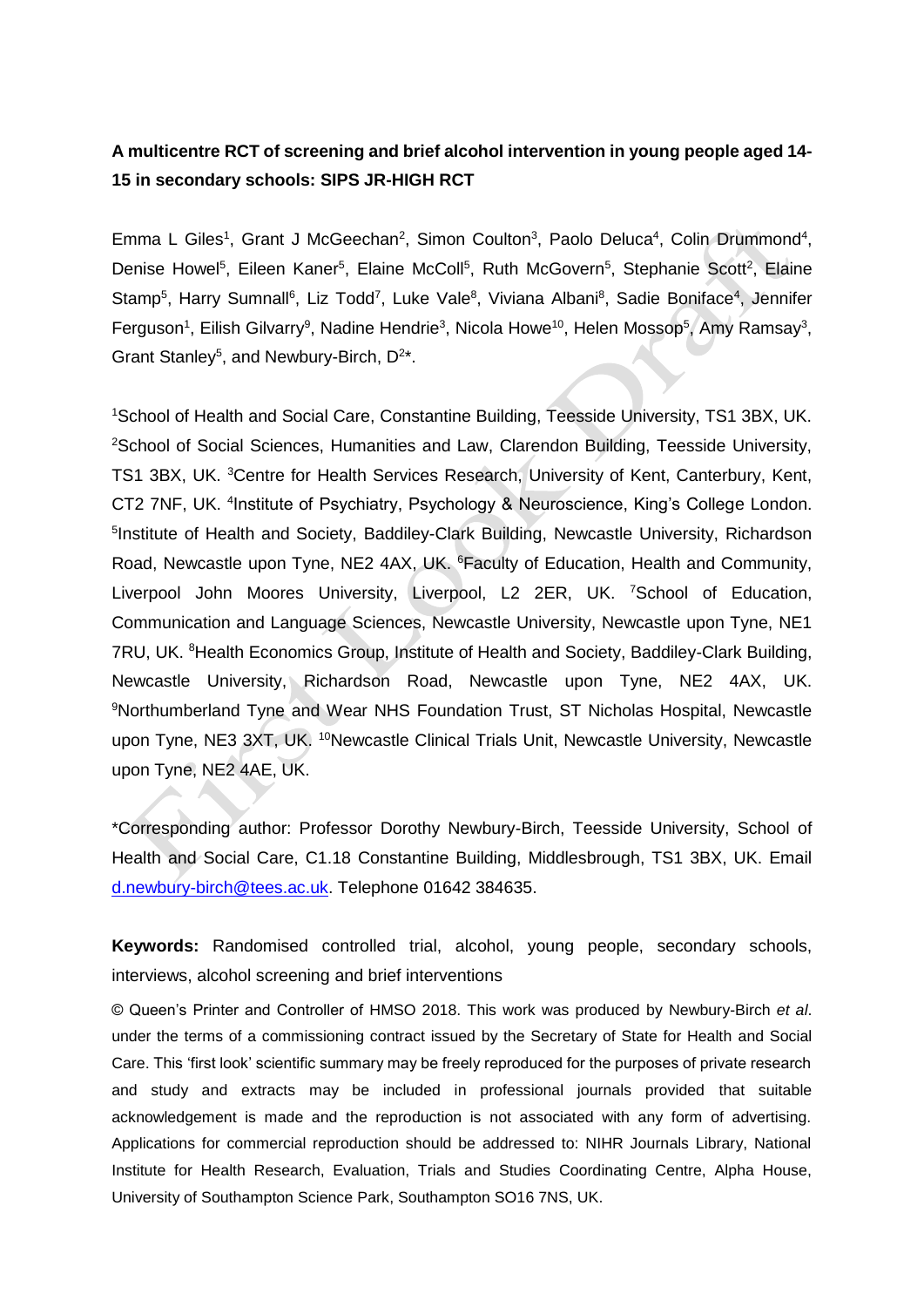### **Conflicts of interest**

Professor Eileen Kaner was a funding board member of the NIHR Public Health Research funding board when this grant was awarded and is Deputy Chair of the NIHR Postdoctoral Fellowships panel and is a co-applicant on the NIHR School of Public Health research, NIHR School of Primary Care Research and NIHR Innovation observatory.

Ms Denise Howel is a panel member for NIHR Program Grants for Applied Research.

Professor Luke Vale is a panel member NIHR HTA CET panel, was a panel member for the NIHR PGfAR (2008-2015), and is Co-Director NIHR Research Design Service North East.

Professor Colin Drummond is part funded by the NIHR Biomedical Research Centre at South London and Maudsley NHS Foundation Trust, and the NIHR CLAHRC South London, and is in receipt of an NIHR Senior Investigator Award.

Professor Elaine McColl was an editor for the NIHR journals series (PGfAR) from 2013 to 2016 and a panel member for NIHR PGfAR from 2008 to 2016.

Professor Harry Sumnall reports grants from Diageo, outside the submitted work; and is an unpaid trustee of a drug and alcohol prevention charity, Mentor UK, who seek funding to deliver evidence-based prevention programmes.

The views expressed do not necessarily reflect the views of the Department of Health or NIHR.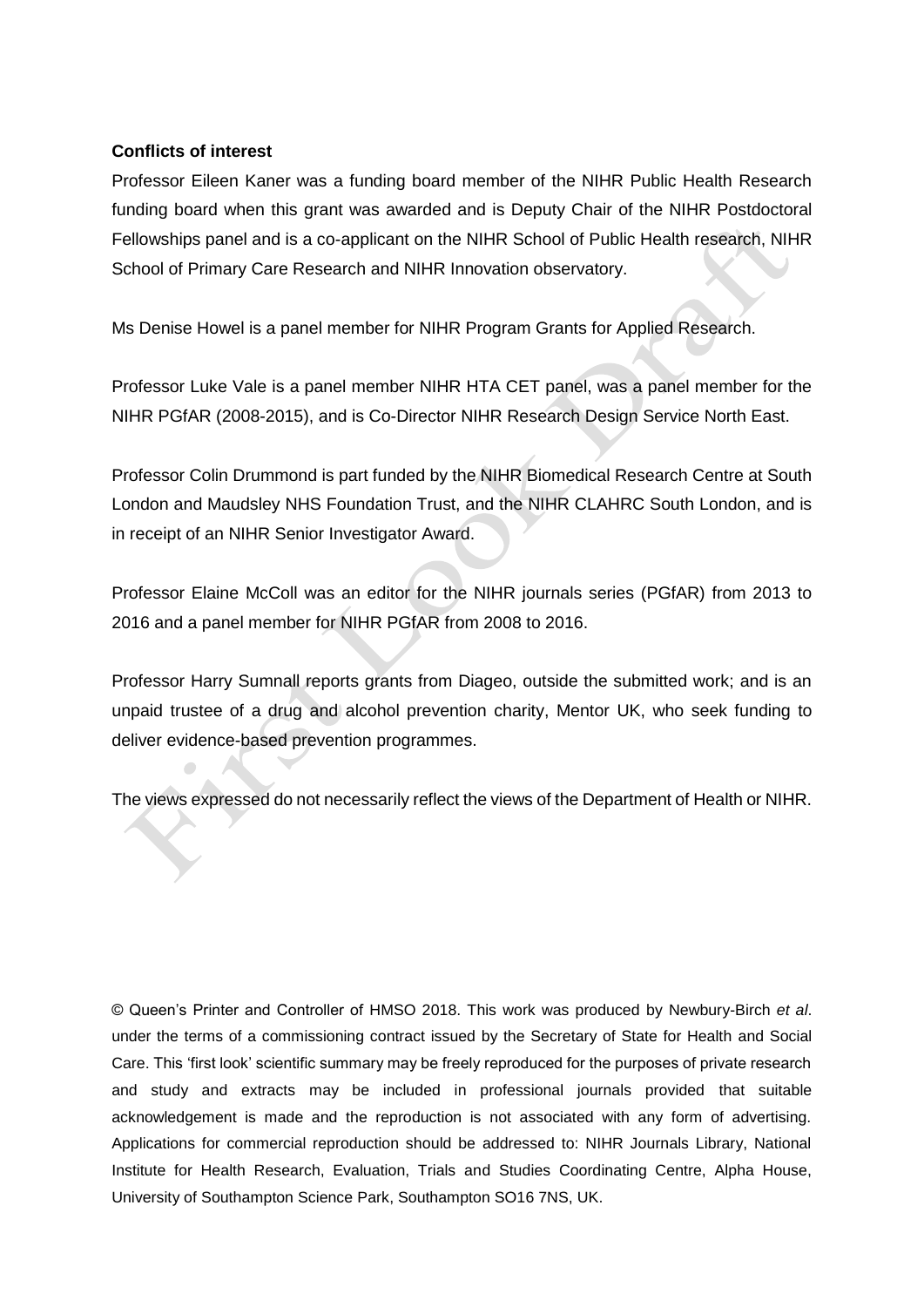#### *Important*

*A 'first look' scientific summary is created from the original author-supplied summary once the normal NIHR Journals Library peer and editorial review processes are complete. The summary has undergone full peer and editorial review as documented at NIHR Journals Library website and may undergo rewrite during the publication process. The order of authors was correct at editorial sign-off stage.* 

*A final version (which has undergone a rigorous copy-edit and proofreading) will publish as part of a fuller account of the research in a forthcoming issue of the Public Health Research journal.*

*Any queries about this 'first look' version of the scientific summary should be addressed to the NIHR Journals Library Editorial Office – [journals.library@nihr.ac.uk](mailto:journals.library@nihr.ac.uk)*

*The research reported in this 'first look' scientific summary was funded by the PHR programme as project number 13/117/02. For more information visit <https://www.journalslibrary.nihr.ac.uk/programmes/phr/1311702/#/>*

*The authors have been wholly responsible for all data collection, analysis and interpretation, and for writing up their work. The PHR editors have tried to ensure the accuracy of the authors' work and would like to thank the reviewers for their constructive comments however; they do not accept liability for damages or losses arising from material published in this scientific summary.*

*This 'first look' scientific summary presents independent research funded by the National Institute for Health Research (NIHR). The views and opinions expressed by authors in this publication are those of the authors and do not necessarily reflect those of the NHS, the NIHR, NETSCC, the PHR programme or the Department of Health and Social Care. If there are verbatim quotations included in this publication the views and opinions expressed by the interviewees are those of the interviewees and do not necessarily reflect those of the authors, those of the NHS, the NIHR, NETSCC, the PHR programme or the Department of Health and Social Care.*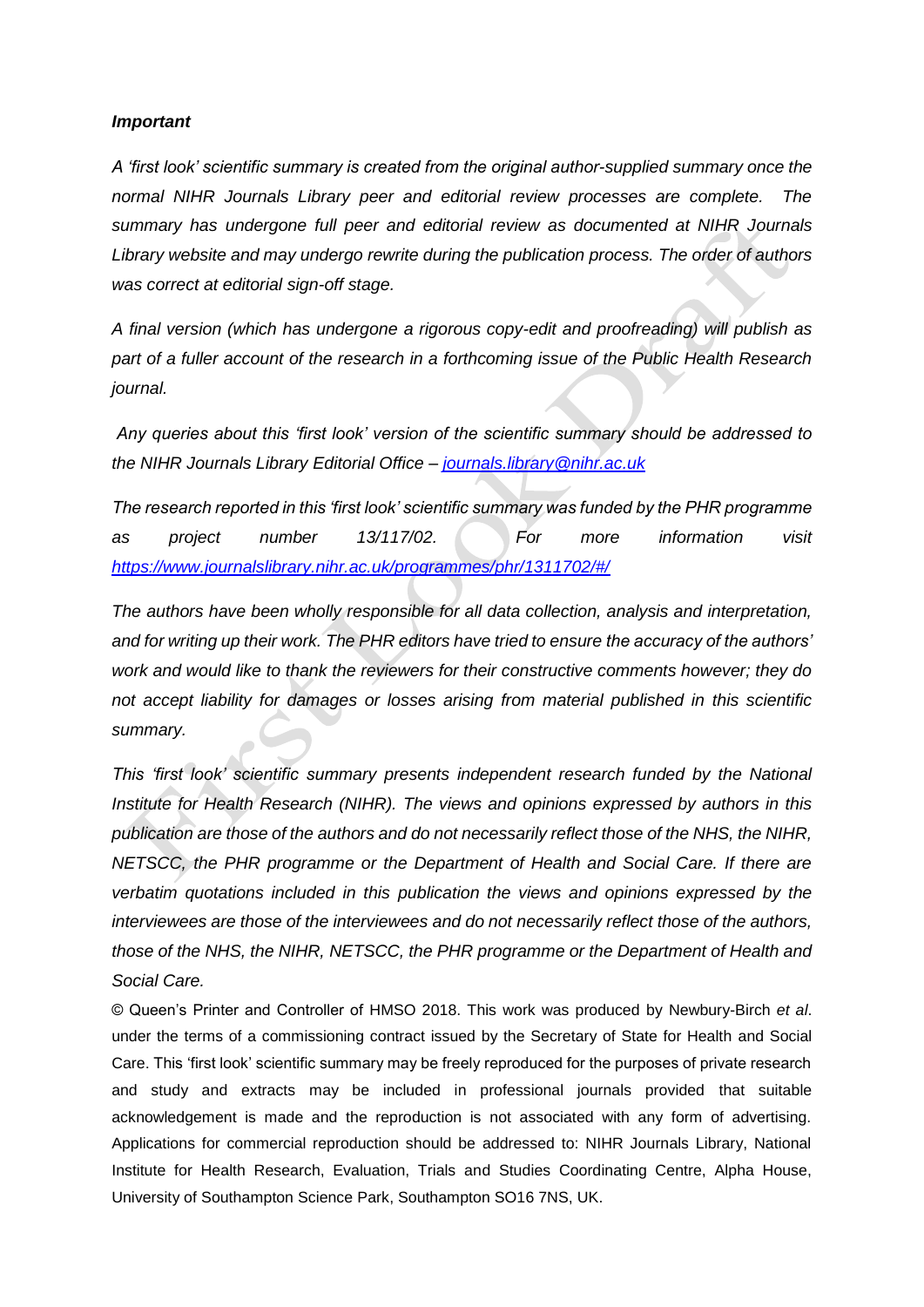#### **Scientific summary**

**Background:** In 2016, 11% of girls and 9% of boys aged 11-15-years-old reported consuming alcohol in the past week. Alcohol consumption also increases throughout adolescence, with 1% of 11-year-olds reporting drinking in the last week, increasing to 4% of 15 year olds. This is against a backdrop of the Chief Medical Officer's recommendations that young people should not drink alcohol before the age of 15 years; those aged 15-17-years-old are advised not to drink, but if they do drink they should do so no more than once per week. They should also not exceed adult limits in any given week, and ideally should be consuming alcohol below this level.

Alcohol screening and brief interventions (ASBIs) have been shown to be effective in reducing alcohol consumption in young people. Brief interventions have been around since the 1970s and focus on providing one-to-one feedback on individual's alcohol behaviours, of short duration, and often are based on the principles of motivational interviewing, delivered by nonspecialists.

There is currently a lack of evidence on the effectiveness of one-to-one ASBI to reduce risky drinking in young people, particularly in a UK (United Kingdom) secondary school setting. However, evidence from other countries suggests that ASBIs has a positive impact on alcoholrelated outcomes in young people. This study built on the SIPS JR-HIGH pilot feasibility trial which found that it was feasible and acceptable to deliver ASBIs to young people in a UK secondary school setting; it aimed to establish the effectiveness and cost-effectiveness of the intervention.

### **Objectives:**

# **1. To conduct an individually randomised controlled trial to evaluate the effectiveness and cost-effectiveness of alcohol screening and brief intervention for risky drinkers compared to standard usual practice on alcohol issues conducted by learning**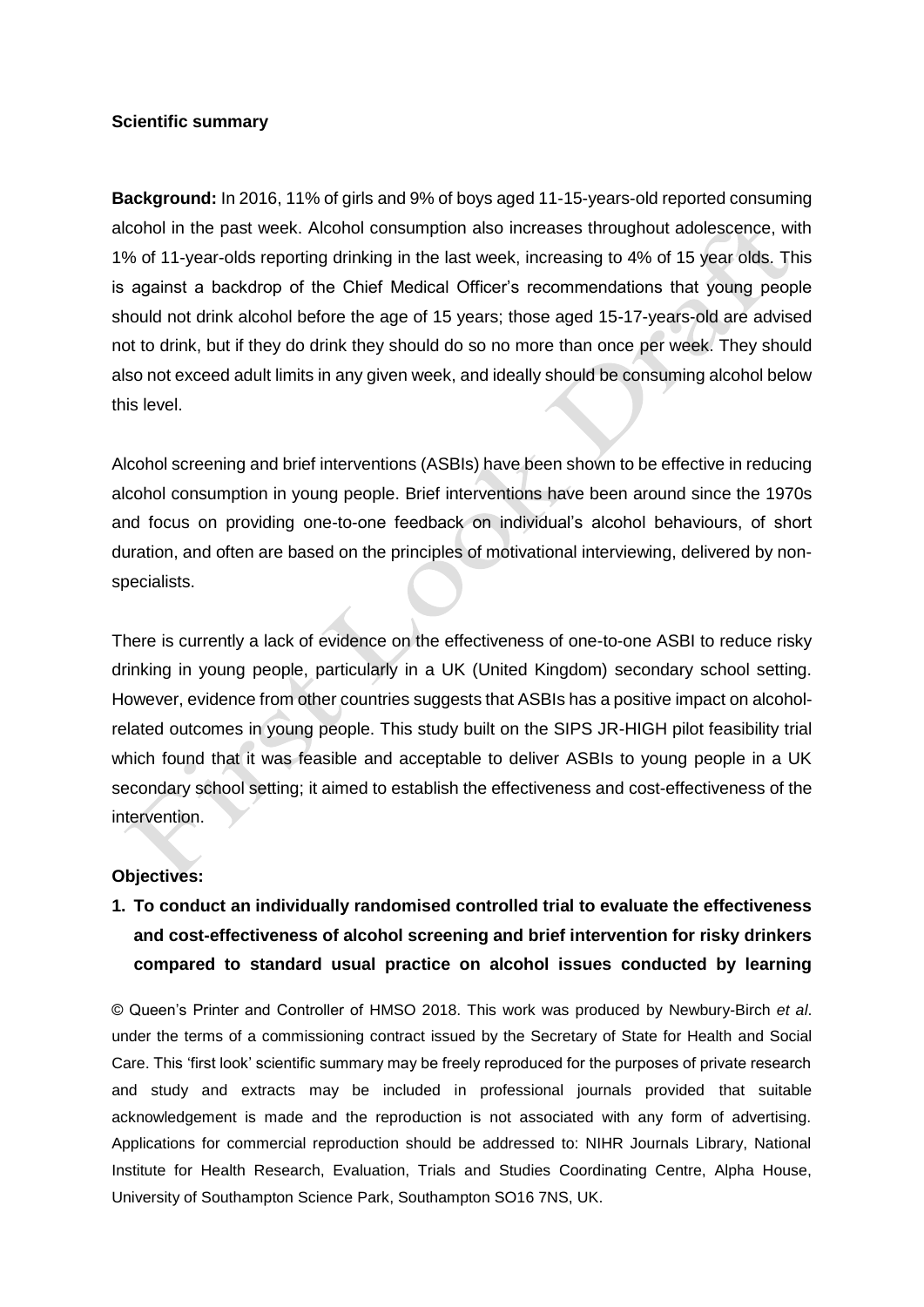**mentors with young people aged 14-15 in the school setting in the North East, North West, South East and London, England.**

- **2. To measure effectiveness in terms of percentage days abstinence over last 28 days; risky drinking; smoking behaviour; alcohol-related problems; drunkenness during the last 30 days; and emotional wellbeing.**
- **3. To measure the cost-effectiveness of the intervention in terms of quality of life and health state utility; QALYs; Service use costs and cost-consequences at 12-months post intervention.**
- **4. To monitor the fidelity of alcohol screening and brief intervention delivered by learning mentors in the school setting.**
- **5. To explore barriers and facilitators of implementation with staff.**
- **6. To explore young peoples experiences of the intervention and its impact upon their alcohol use.**
- **7. If the intervention is shown to be effective and efficient to: develop a manualised screening and brief intervention protocol to facilitate uptake/adoption in routine practice in secondary schools in England.**

© Queen's Printer and Controller of HMSO 2018. This work was produced by Newbury-Birch *et al*. under the terms of a commissioning contract issued by the Secretary of State for Health and Social Care. This 'first look' scientific summary may be freely reproduced for the purposes of private research and study and extracts may be included in professional journals provided that suitable acknowledgement is made and the reproduction is not associated with any form of advertising. Applications for commercial reproduction should be addressed to: NIHR Journals Library, National Institute for Health Research, Evaluation, Trials and Studies Coordinating Centre, Alpha House, University of Southampton Science Park, Southampton SO16 7NS, UK. **Methods:** This study assessed the effectiveness and cost-effectiveness of an ASBI to reduce alcohol consumed by young people, in an individually randomised controlled trial within a secondary school setting. It was informed by a prior three-arm parallel group cluster randomised (with randomisation at the level of school) pilot feasibility trial with young people aged 14-15-years-old in Year 10 across seven secondary schools in the North East of England. Thirty schools were recruited into the trial across four sites in England: North East, North West, Kent, and London. The research included a qualitative evaluation with school staff (teachers and learning mentors), young people, and parents to explore the acceptability of and implementation of the ASBI, and acceptability and feasibility of wider trial procedures and processes in the school setting. Individuals were randomly allocated with equal probability to one of two trial arms: the control arm in which they received a healthy lifestyles information leaflet only; or the intervention arm in which they took part in a 30-minute one-to-one structured intervention session based on motivational interviewing (MI) principles with a member of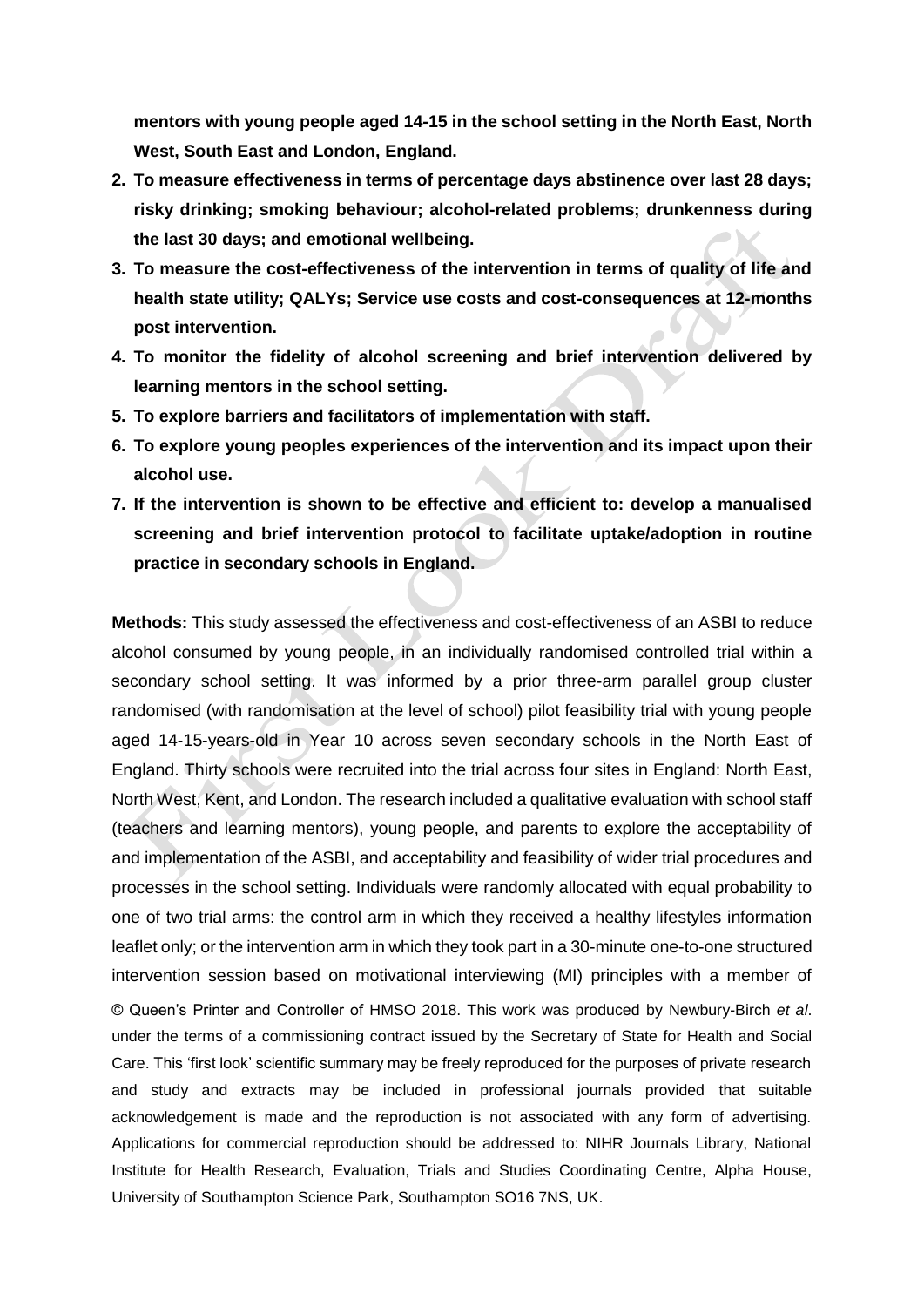trained school staff (learning mentor) and received an alcohol leaflet. To assess eligibility for the trial, the young people completed a baseline survey (unless their parents opted them out). If they screened positive on a single alcohol screening question (A-SAQ) and left their name and provided informed consent, they were randomly allocated to the control or intervention condition. At 12-months post-intervention or control, a follow-up survey was undertaken, including the same measures as at baseline in addition to the Timeline Follow-Back. The primary outcome measure was total number of standard drinks consumed (units), where one standard drink equates to eight grams of pure ethanol, in the last 28 days, as measured using the 28-day Timeline Follow-Back.

**Results - Objectives 1-3:** Eligibility for the trial: In total, 4523 young people completed the baseline survey. Of these, 1064 screened positive (24%) for risky drinking on the A-SAQ.

Recruitment into the trial: In total 443 young people (just under 10% of all those surveyed, 42% of those screening positive) were eligible to take part in the trial by scoring positive and leaving their name to be contacted to participate.

Control: In total 223 young people were allocated to the control arm.

Intervention: In total 210 young people were allocated to the intervention arm.

Follow-up: At 12-months post-randomisation 374 (84%) young people completed a follow-up survey and 368 (83%) completed the 28-day Timeline follow-back to report on the primary outcome measure. Of those in the control arm 196 (88%) were successfully followed up, compared to 178 (85%) in the intervention arm.

© Queen's Printer and Controller of HMSO 2018. This work was produced by Newbury-Birch *et al*. under the terms of a commissioning contract issued by the Secretary of State for Health and Social Care. This 'first look' scientific summary may be freely reproduced for the purposes of private research and study and extracts may be included in professional journals provided that suitable acknowledgement is made and the reproduction is not associated with any form of advertising. Applications for commercial reproduction should be addressed to: NIHR Journals Library, National Institute for Health Research, Evaluation, Trials and Studies Coordinating Centre, Alpha House, University of Southampton Science Park, Southampton SO16 7NS, UK. Findings: The median values of the primary outcome (total units consumed in previous 28 days) were 7.3 in the intervention arm and 7.7 in the control arm. Quantile regression indicated that there was no difference in alcohol consumed by young people at follow-up between those who did and did not receive the intervention (Intervention – Control: median total units of alcohol in past 28 days 0.8 (95% CI -2.5 to 4.0)). Findings: The results showed no significant difference between trial arms in terms of alcohol consumed at 12-months after delivery of the intervention/control sessions. Quantile regression indicated that there was no difference alcohol consumed by young people at follow-up between those who did and did not receive the intervention (Intervention – Control: median total units of alcohol 0.8 (95% CI -2.5 to 4.0)). Economic analysis suggested that the average net cost saving of the brief intervention was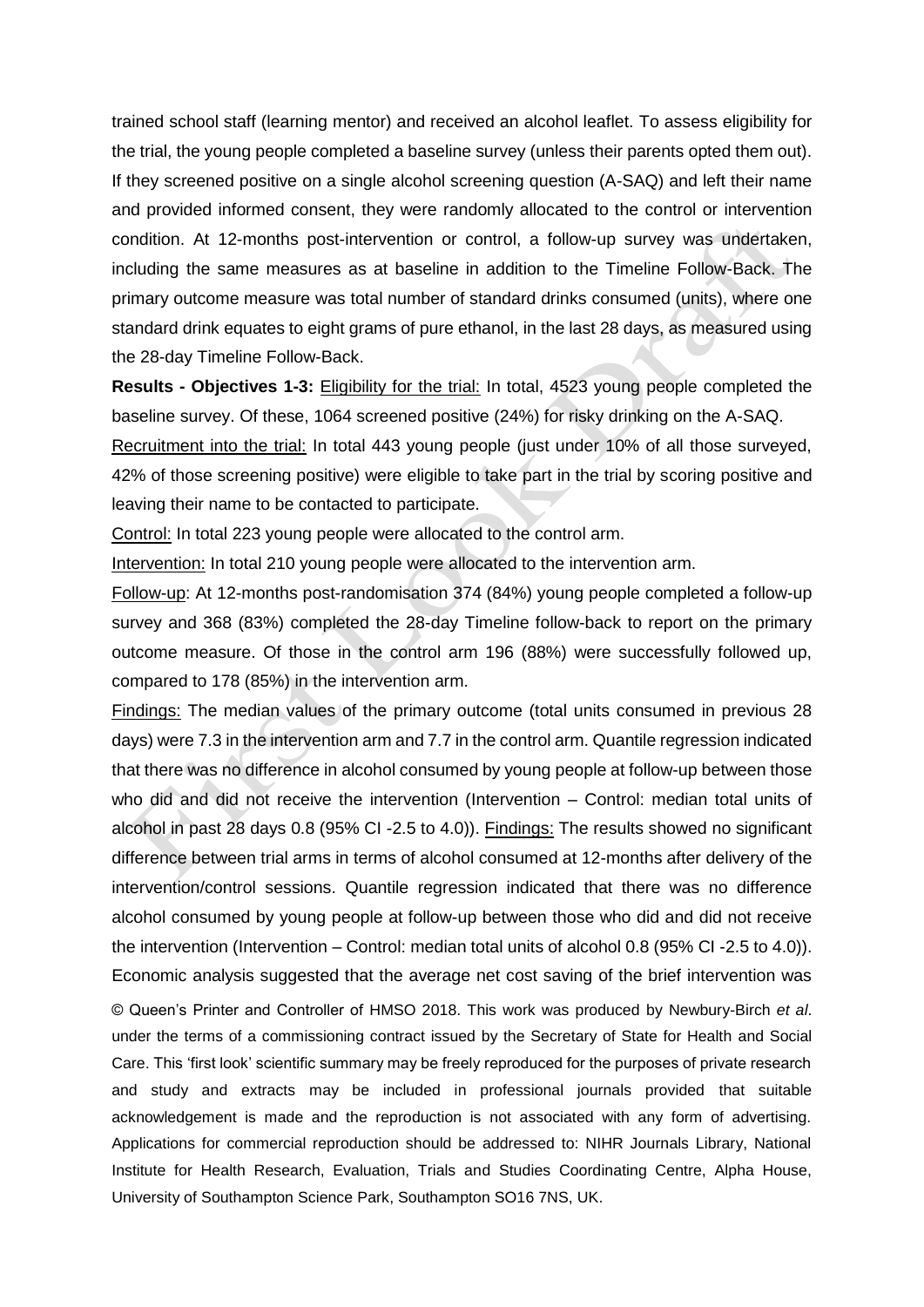£1324 (95% CI: -£5277, £1727) per year compared to usual practice (results excluding costs of missed school days), with a 77% probability of the intervention being more cost-effective than usual practice.

**Results - Objective 4:** Training of 80 learning mentors across schools in the four sites was undertaken in order to prepare them for delivering the control and intervention sessions with the young people in the school setting. To assess fidelity, recordings were undertaken of sessions delivered with some young people.

Recordings: In total, 18 recordings were made, seven control sessions and 11 intervention sessions. The control sessions were considered to have adhered to the protocol if no mention of alcohol was made during the session. All of the intervention sessions adhered to the protocol.

Fidelity: The Behaviour Change Counselling Index (BECCI) was used to measure fidelity of the brief alcohol intervention. BECCI is a tool developed to measure the microskills of behaviour change counselling and motivational interviewing. BECCI ratings were given on a range of 0 to 4 to different items on a checklist, where:  $0 = 'not at all', 1 = 'minimally', 2 = 'to$ some extent',  $3 = 'a$  good deal', and  $4 = 'a$  great extent'. Scores on the 11 intervention recordings ranged from 0.3 (behaviour change counselling delivered 'not at all') to 2.5 (behaviour change counselling skills delivered 'a good deal'). The mean BECCI score for the 11 recorded interventions was 1.6 and the median score was 1.5; these ratings suggested that the learning mentors overall were delivering behaviour change counselling to 'some extent'. Learning mentors typically performed well when discussing the risks associated with the young person's alcohol use. Lower scores were observed in respect of microskills relating to discussing and exploring behaviour change.

**Results – Objectives 5 and 6:** School staff interviews: In total 30 interviews were undertaken with school staff; 21 learning mentors and nine teachers.

Five key themes were identified: 1) learning mentors' understanding of alcohol use by young people, and of their role in delivering alcohol screening and brief interventions; 2) initiating and sustaining alcohol screening and brief interventions; 3) factors influencing successful delivery of the trial; 4) the impact on staff and young people; and 5) embedding intervention into routine practice.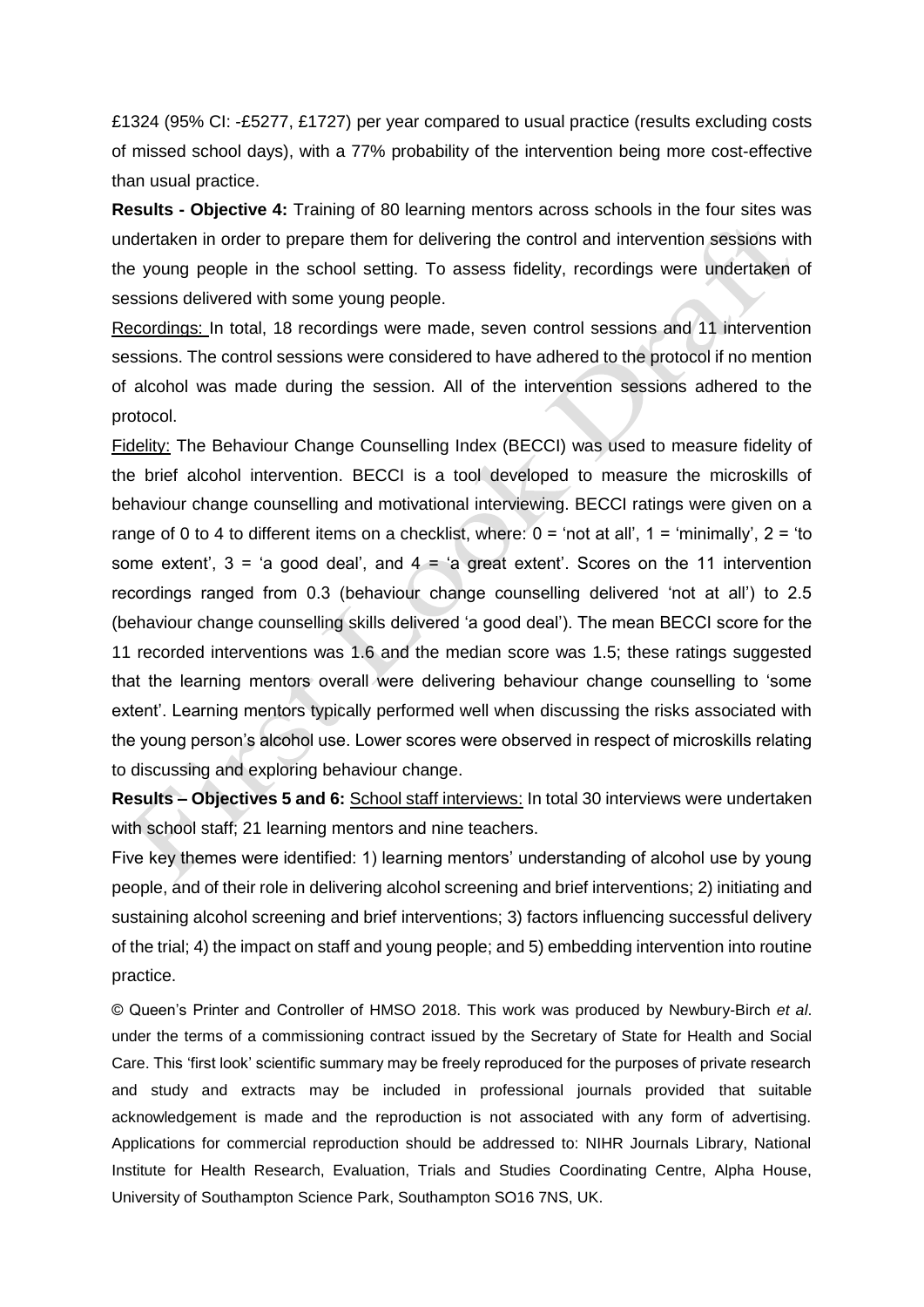Results: School staff perceived that components of the intervention were similar to some of the pastoral work that they already undertook within the school around alcohol, although the intervention more strongly emphasised alcohol use compared to their usual practice. The intervention was perceived to be acceptable, with the intervention sheet in particular being thought of as a very useful tool for engaging young people in discussions around alcohol. This sheet included what the young people were drinking, who with, what they think about their drinking, what they think other people feel about their drinking, and goal setting in relation to their drinking. The learning mentors who delivered the intervention and control sessions felt that they were well-prepared for delivering the sessions and that the preparatory training that they had received was well planned and thorough. A few learning mentors indicated that they would have liked refresher sessions where there had been a time lag between training and the intervention period.

Young people interviews: In total 33 interviews were undertaken with young people (n=7 intervention; n=10 control; n=16 negative A-SAQ/not randomised).

Three key themes were identified: 1) drinking identities and awareness of risk; 2) access to support and advice in relation to alcohol use; and 3) appraisal of the study and potential to impact on alcohol use.

Results: Young people indicated that they thought that secondary schools were an acceptable setting in which to conduct alcohol screening and brief interventions with young people who may be drinking alcohol at risky levels. They perceived the survey to be easy to complete and understand, and also found the intervention worksheet to be a useful tool for engaging them in discussions around alcohol. However, some young people felt that the gap between participating in different elements of the intervention and follow-up was too long, for example in some cases there could be months between the baseline survey and the intervention or control sessions. Additionally, there was some doubt around the impact that the intervention would have on their alcohol use, with only a minority of young people explicitly stating that they had reduced their alcohol consumption as a consequence of receiving the intervention. There was an overall perception that the intervention could be useful for 'other' young people who drink more than them.

Parent interviews: In total two interviews were undertaken with parents.